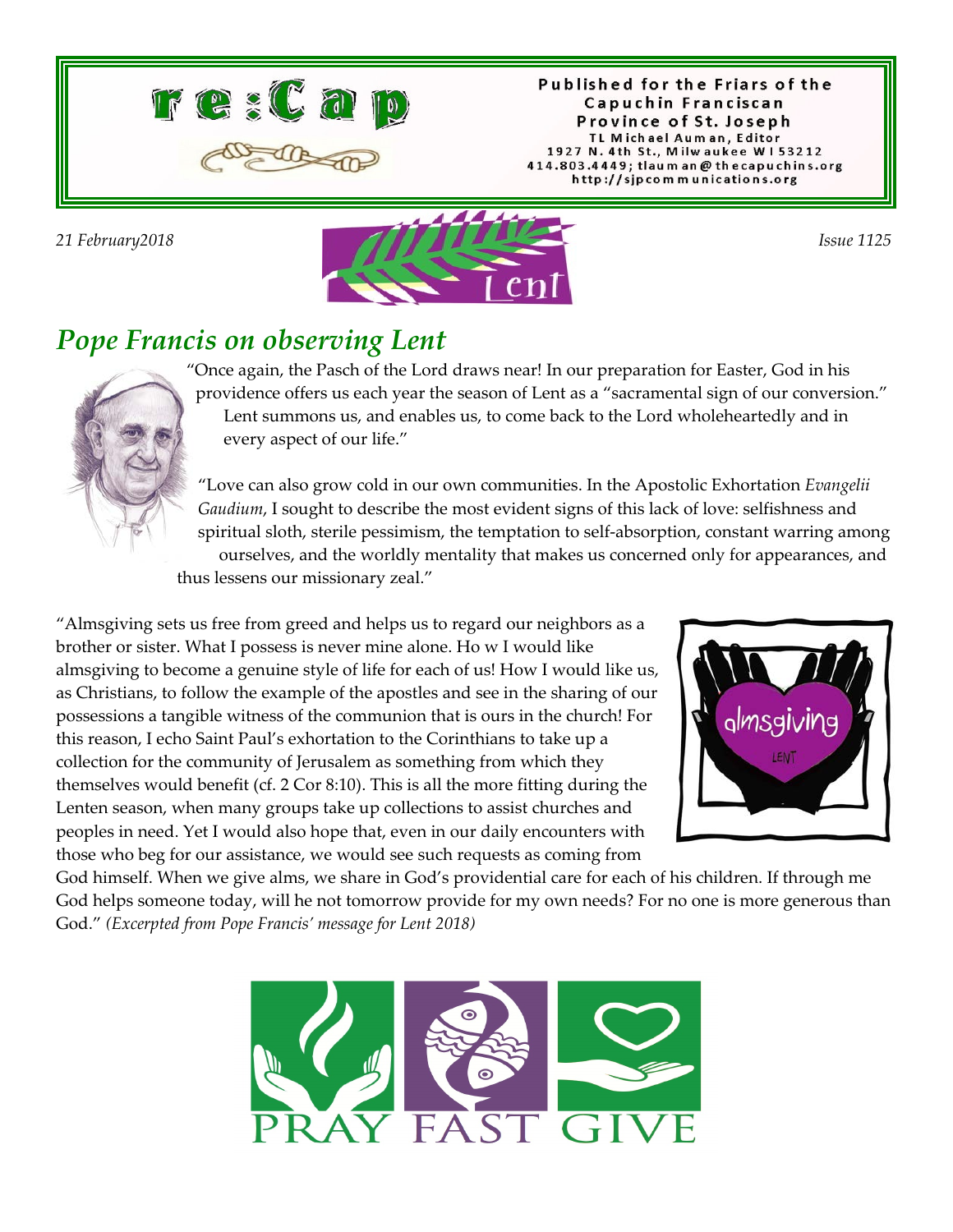## *Justice and peace director works for transformation*



"It is difficult to create a 'day in the life,' because our work is directly impacted by what is happening in the world," said Marcia Lee, director of the Office of Justice, Peace and Integrity of Creation for the Capuchin Franciscan Province of St. Joseph. "Our work happens at the intersection of our Franciscan spirituality with reading and responding to the signs of our times."

Sharing information is also an important part of Lee's work for the Capuchins. When she spoke with NCR in early January, Lee's current projects included helping the friars work out the details of doing energy

audits on all their buildings, learning from and taking action with immigrant communities, and reducing meat consumption.

At others times, she makes sure the friars know what others in their province are doing and leads days of recollection, training for postulants or various workshops for the friars or their ministries.

While she sometimes has difficulty getting friars involved in a particular project, Lee said the friars are "not all of the same mind, but they are all of the same spirit." She added that sometimes the friars "don't realize what they're doing is justice and peace work." For those that don't already connect service and justice, such as feeding the hungry while addressing the root causes of hunger, "making the connections is just really powerful, and then the work that they do really transforms." *(Excerpted from National Catholic Reporter, 2/13/18)*

### *We saw you at celebrations this month!*



Last week Chicago marked the start of the *Year of the Dog,* the latest turn in the 12-year lunar zodiac cycle. And Milwaukee celebrated Candlemas Day while Mt. Calvary observed Mardi Gras. It was a week of community celebrations!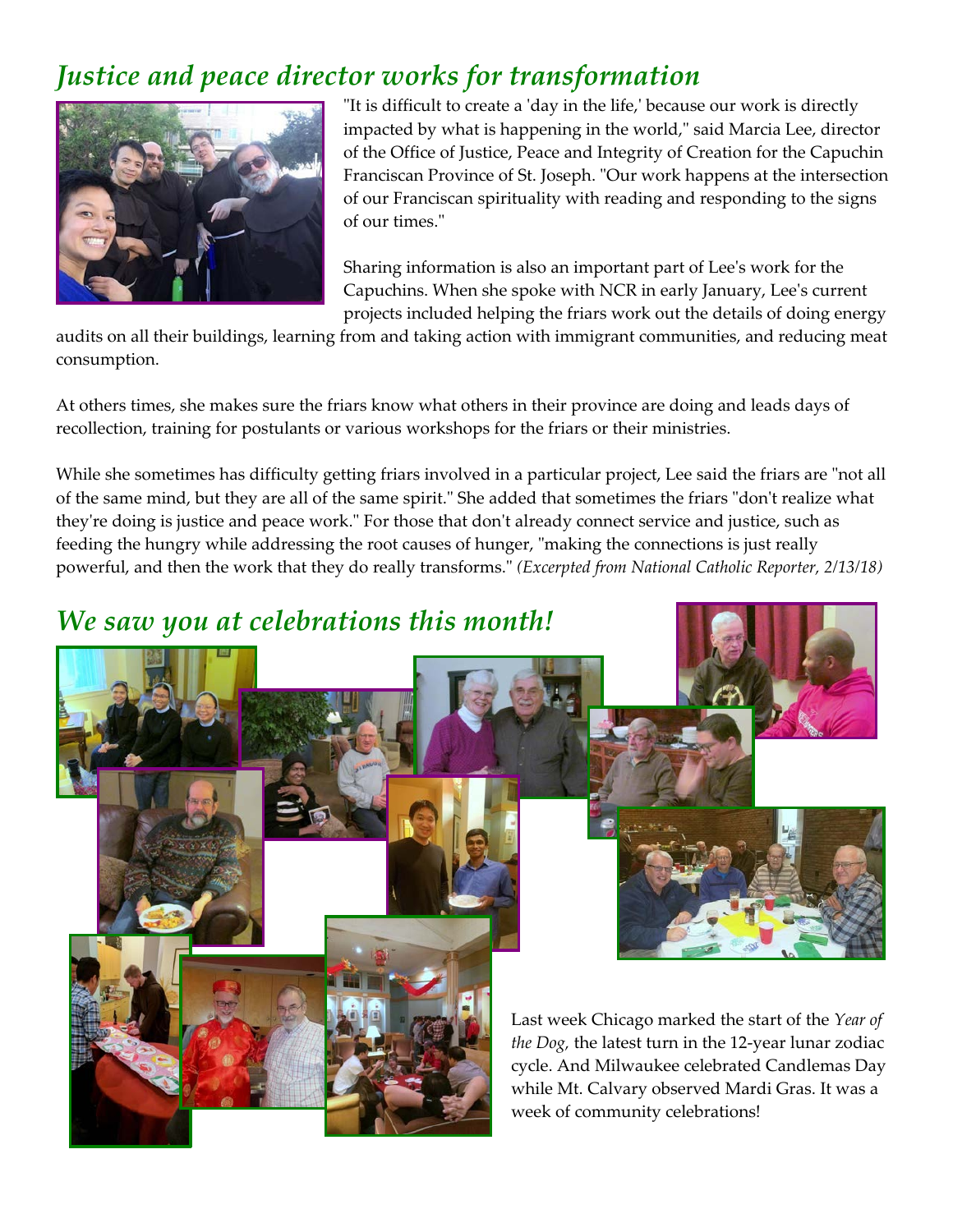# *Recommended reading*

#### *Review by Joseph Babcock*



Have you ever walked by that one life-sized bronze statue at the Solanus Center and thought, "Who the heck is that guy?" Servant of God Takashi Nagai was a radiologist in Nagasaki, Japan when he converted to the Catholic faith from atheism. He led a life of heroic virtue, and he was marvelously successful in his scientific research as well as in his civic and church engagement. Then the atomic bomb dropped: his wife was killed, his home was destroyed, and his entire life was upended. This began a radically new phase of his life. He suffered greatly, bed-ridden in a little hut next to the site of the destroyed Urukami Cathedral. During this stage of his life, he wrote many books and received countless visitors. His extraordinary faith was a wellspring which gave hope to the entire nation of Japan following World War II. He wrote adamantly in support of nuclear disarmament as well as in promotion of Catholic doctrine.

The biography, *A Song for Nagasaki*, by Marianist missionary Paul Glynn is extraordinarily well-written. In my experience, Catholic biographies about holy people can vary greatly in literary quality. However, this book was astoundingly poetic, engaging, and thoughtful. The foreword is written by Shusaku Endo, author of the book *Silence* which was made into an American major motion picture.

Takashi Nagai is an outstanding model of virtue, and the spiritual parallels between him and Solanus Casey are compelling. Excellent Lenten reading! *Joseph Babcock is a friar in post-novitiate formation.*



#### *Review by Richard Hart*



*Unbelievable* by Katy Tur is an appropriate title for her book which graphically depicts how she covered Donald Trump's campaign for five-hundred and ten days. She vividly describes what challenges a reporter for NBC News endures traveling to forty-one different cities and nineteen states, faceless airports, cramped coach seats, peanuts, a job which stretched her mind and body to its limits, especially after receiving 21,376 e-mails, plus voice mails and text messages. Tur had a front row seat to what she called the craziest campaign in American history. Trump called her a third-rate reporter and a liar, even though she accurately reported him leaving the stage abruptly in Raleigh, Carolina, and he wanted an apology which she never did despite death threats from others. She lived every lie, every controversy as Trump endeavored to intimidate, insult and thrash her, but she

fearlessly tried not to show this on camera. All the polls, national, state, internal, pointed to Clinton as the winner, but Katy believed Trump would win. She could have gone to Washington D.C. because she was the lead reporter on a winning campaign, but decided to go to New York for NBC. *Richard Hart ministers as a member of the province's preaching team.*

### *Let the visitation begin*

On Feb. 7<sup>th</sup> general councilor Mark Schenk, visited Casa San José in Tucson AZ. Bob Kose, Franklin Eichhorst, Wally Balduck and John Francis Samsa welcomed Mark and enjoyed the short visit with him and appreciated his sharing of the goals of the forthcoming general chapter in Rome. Mark left for the freezing cold weather of Montana to continue his visitation with the fraternities there.